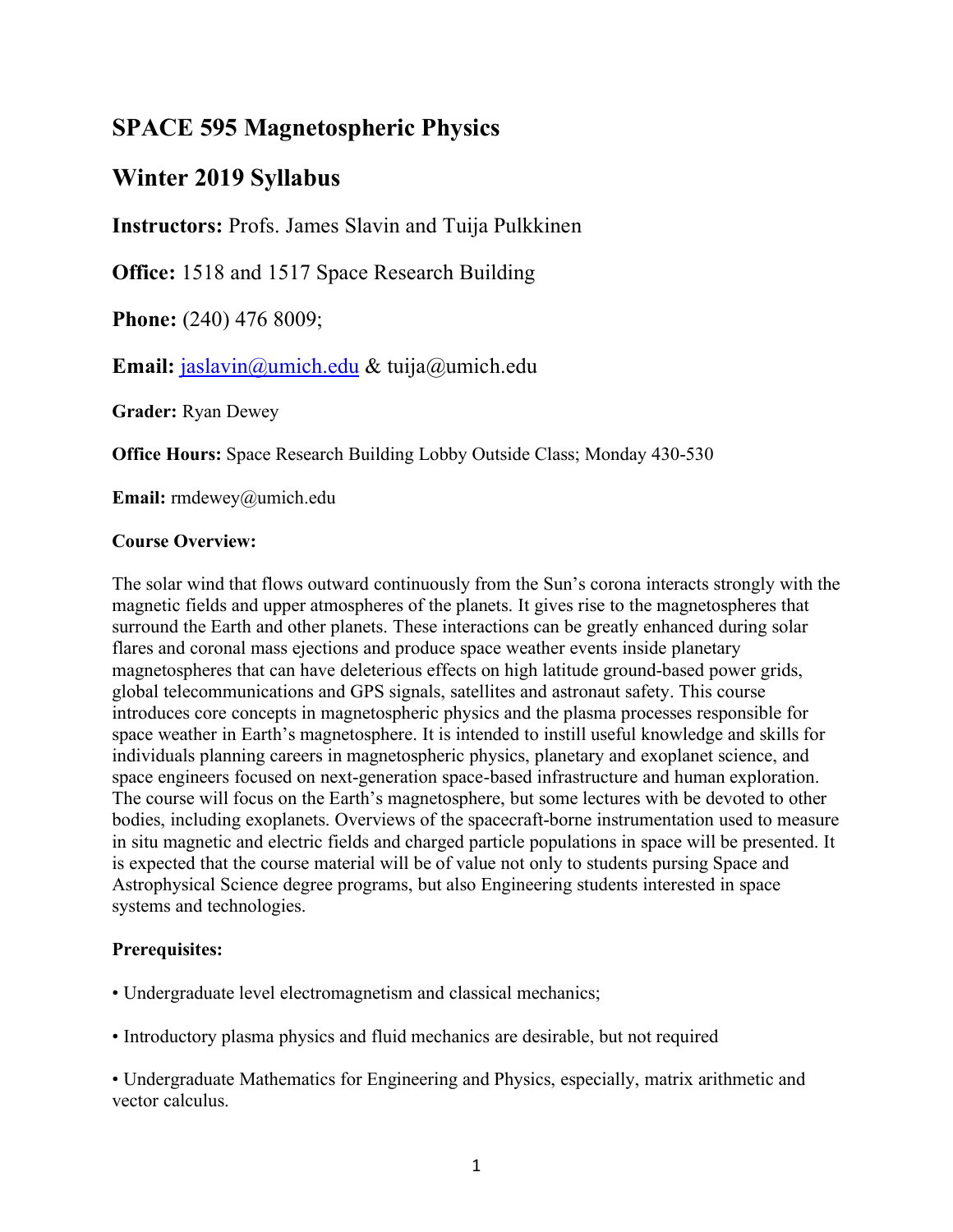• Basic programming in Matlab and/or Excel.

#### **Course Structure:**

Lectures are structured around key topics in plasma physics, magnetospheric physics, space instrumentation, MHD and kinetic simulations, planetary and exoplanet science, space weather, and space environment hazards for spacecraft and humans.

Tentative Lecture Schedule:

- Introduction to Magnetospheric Physics (Weds January 9th)
- Overview of Plasma Physics (Friday Jan 11 to Friday Jan 18<sup>th</sup>)
- The Sun and its atmosphere (Weds Jan 23rd)
- Solar Wind, Flares and Coronal Mass Ejections (Fri Jan 25<sup>th</sup> and Mon Jan 28<sup>th</sup>)
- Dynamo Theory and Planetary Magnetic Fields (Weds Jan 30<sup>th</sup>)
- Magnetic and Electric Field Instruments (Fri Feb 1<sup>st</sup>)
- Charged Particle Instruments (Mon Feb 4<sup>th</sup>: Guest Lecturer: Jim Raines)
- Shocks and Discontinuities in MHD (Weds Feb  $6<sup>th</sup>$  and Fri Feb  $8<sup>th</sup>$ )
- Magnetosheath in Gas Dynamics and MHD (Mon Feb 11<sup>th</sup>)
- Magnetopause (Weds Feb  $13<sup>th</sup>$ )
- Magnetic Reconnection (Mon Feb 18<sup>th</sup>)
- Analysis of Magnetic Structures (Wes Feb  $20<sup>th</sup>$  and Fri Feb  $22<sup>th</sup>$ ; Guest Lecturer: Weijie Sun)
- Magnetotail (Mon Feb  $25<sup>th</sup>$ )
- Charged Particle Acceleration (Weds Feb 27<sup>th</sup>; Guest Lecturer: Mojtaba Akhavan-Tafti)
- Magnetospheric convection (Fri Mar 1<sup>st</sup>; Guest Lecturer: Ryan Dewey)
- Magnetosphere Ionosphere Coupling (Mon Mar  $11<sup>th</sup>$ ); Guest Lecturer: Shasha Zou)
- Radiation Belts (Weds Mar  $13<sup>th</sup>$ )
- Substorms (Fri Mar 15<sup>th</sup>; Guest Lecturer: Tuija Pulkkinen)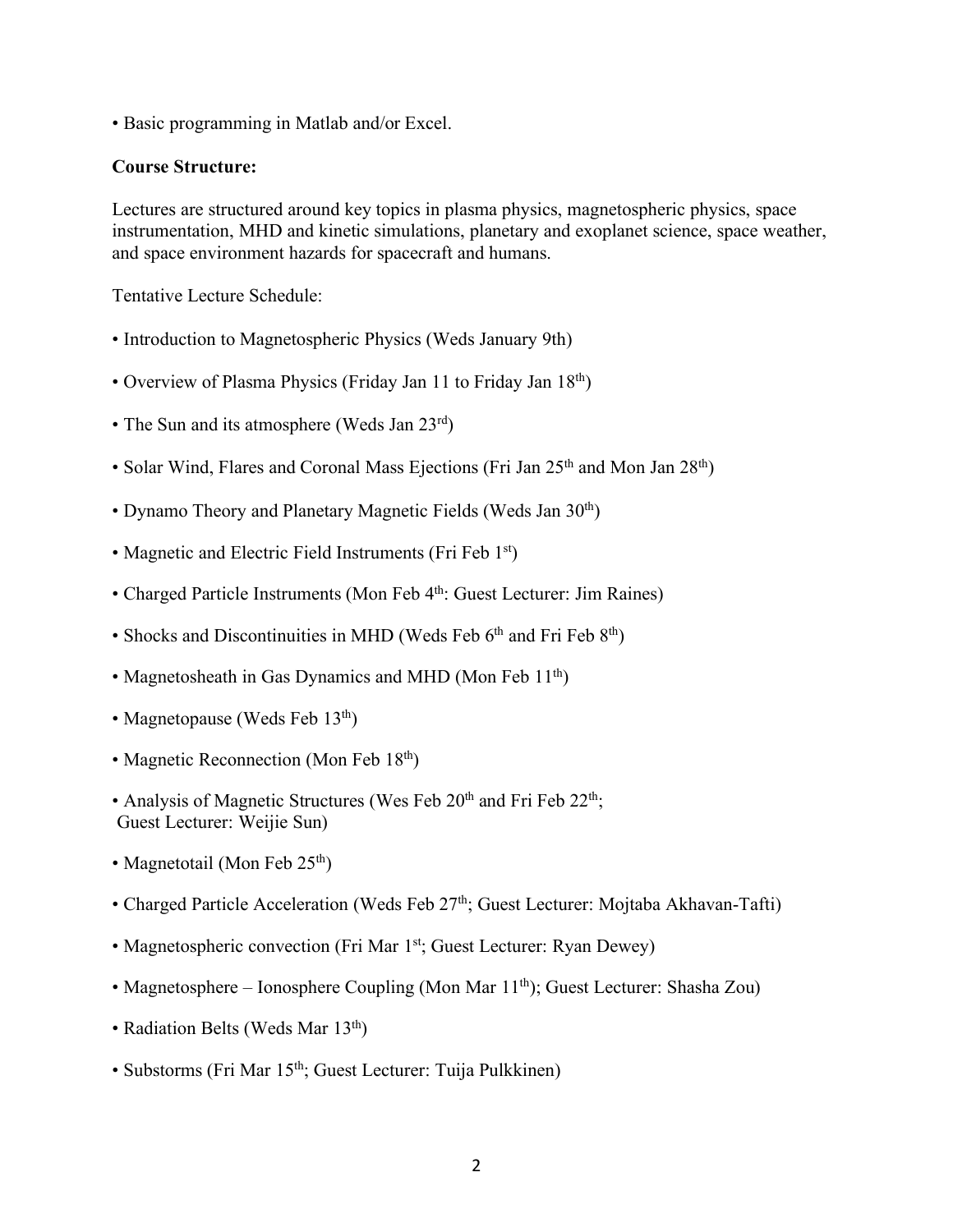- Magnetic Storms (Mon Mar 18<sup>th</sup>; Guest Lecturer: Tuija Pulkkinen)
- Global MHD Magnetospheric Simulations (Weds Mar 20<sup>th</sup>; Guest Lecturer: Xianzhe Jia)
- Space Environment and Radiation Effects (Fri Mar 22<sup>nd</sup>)
- Spacecraft Charging (Mon Mar  $25<sup>th</sup>$ )
- Comets, Venus and Mars: Induced Magnetospheres (Weds Mar 27<sup>th</sup>)
- Mercury: Miniature Intrinsic Magnetosphere (Weds Mar 29<sup>th</sup>)
- Outer Planet Magnetospheres (Fri April 1<sup>st</sup>)
- Exoplanets (Weds April 3<sup>rd</sup>)
- Student Project Presentations (Fri Apr  $5<sup>th</sup>$  to Fri Apr  $19<sup>th</sup>$ )

### **Required Text:** *None*

**Instructor Provided Text for Reference:** *Heliophysics Plasma Physics of the Local Cosmos*, edited by C. J. Schrijver and G. L. Siscoe, Cambridge University Press (Course will present material related to Chapters 3, 5-6, 10-11, and 13)

### **Research Paper:**

In lieu of a final examination, students will explore an important topic of their choosing, with Instructor concurrence, in magnetospheric, space and astrophysics, space weather or space engineering and write a 25 page (Times New Roman, font size 12, double-spaced) research paper and present a 20 min summary to the class. The purpose of the paper is to "drill down" in these topics by preparing a brief overview of the subject, an critical assessment of the state of our understanding and a brief discussion of the opportunities for further scientific and/or technical advances. Outlines must be submitted to the Instructor for comment and concurrence by the Friday February 15th class. Each student will schedule at least two meetings with the Instructor to discuss their progress with their project. Final versions of these research papers are due to the Instructor no later than April 15th.

### **Partial List of Projects from Previous Semesters:**

K-H driven Reconnection; Alfven Wings; Active Spacecraft Charge Control; Magnetic Fields for Radiation Shielding; Solar Wind Interaction with Comets; Atmospheric Drag-Free Satellite Systems; CME-driven Ground Induced Currents; Field-Aligned current generation; Radiation Belt hazard mitigation; Magnetic storms and substorms in Planetary Magnetospheres

### **Class Hours and Location:**

Tuesday/Thursday 10:00 to 11:30 am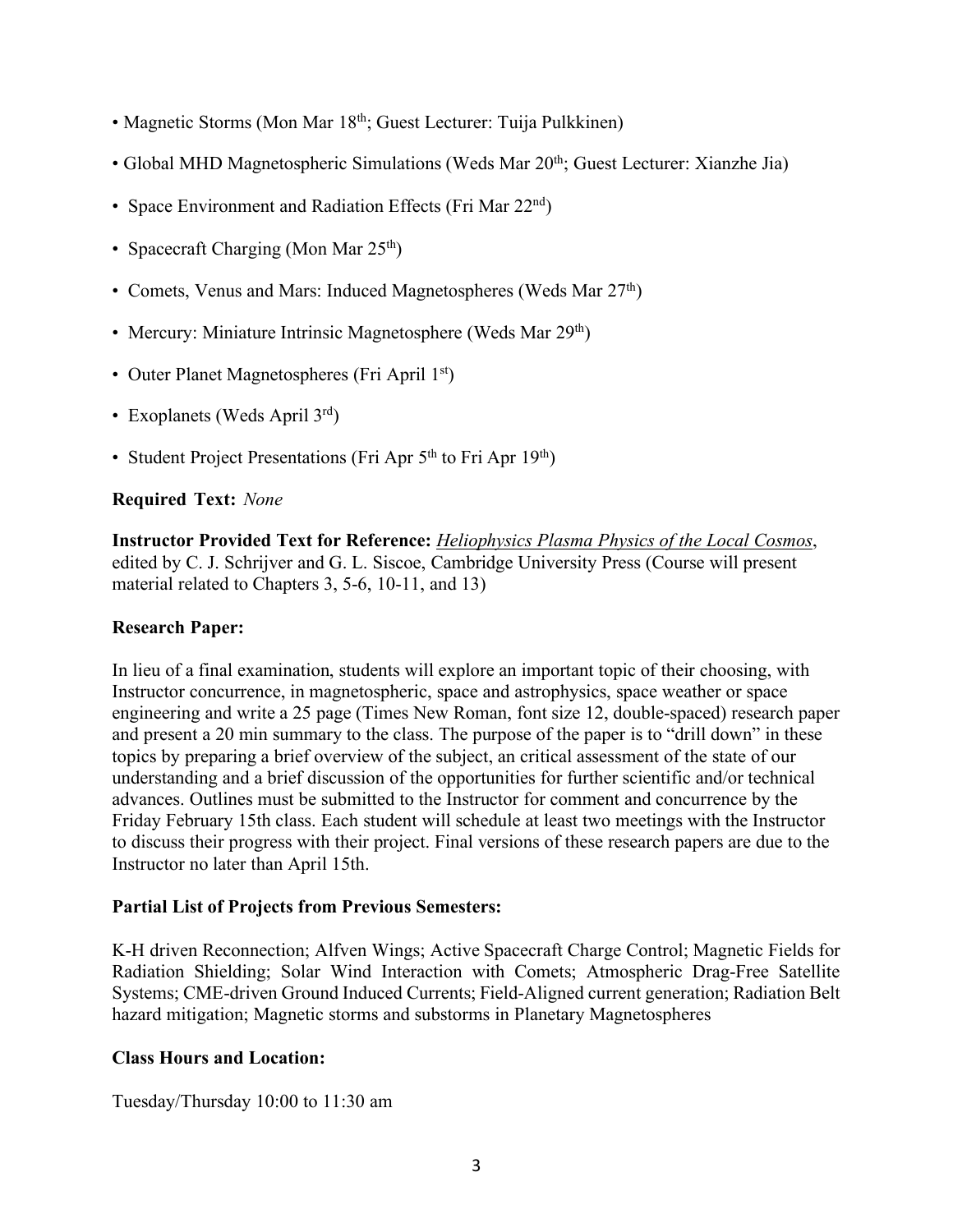Room 2238 Space Research Building

#### **Office Hours:**

Monday and Wednesdays 10 am to Noon

Any other time by appointment

#### **Honor Code:**

The CoE Honor Code holds that students are honorable and trustworthy people and encourages them to behave with integrity in all phases of university life. The complete Honor Code is available at:https://ossa.engin.umich.edu/honor-council/ (Links to an external site.)Links to an external site.

#### **Policy on Homework:**

Homework will consist of specific questions about key magnetospheric processes usually involving the application of key physical concepts using analytical or straightforward numerical calculations. Homework must be handed in electronically before midnight on the due date. Three sets of homework problems will be assigned during course.

You are encouraged to form study groups to work on homework problems and to study in other ways. You are allowed to consult with other students during the conceptualization of a problem. However, all written work, whether in scrap or final form, is to be generated by you alone. You are not allowed to possess, look at, use, or in any way derive advantage from the existence of solutions prepared in prior years, whether these solutions were former students' work product or copies of solutions that had been made available by others.

Unless arrangements are made with me beforehand, late homework will be accepted but marked down 10%, until the time when the graded homework assignments are returned to the students. At this point, submissions for that assignment will no longer be accepted. If you see a violation of the Honor Code, then you are obligated to report it.

#### **Late Homework Policy:**

Grades will be reduced by at least 10% for any homework turned in after the due date. After the answer sheet is handed out (usually one week after the due date) 50% of the grade will be deducted from a late homework. It is absolutely *not* permitted to consult answer sheets for help. Some collaboration on doing homework is encouraged, but each student must work out the